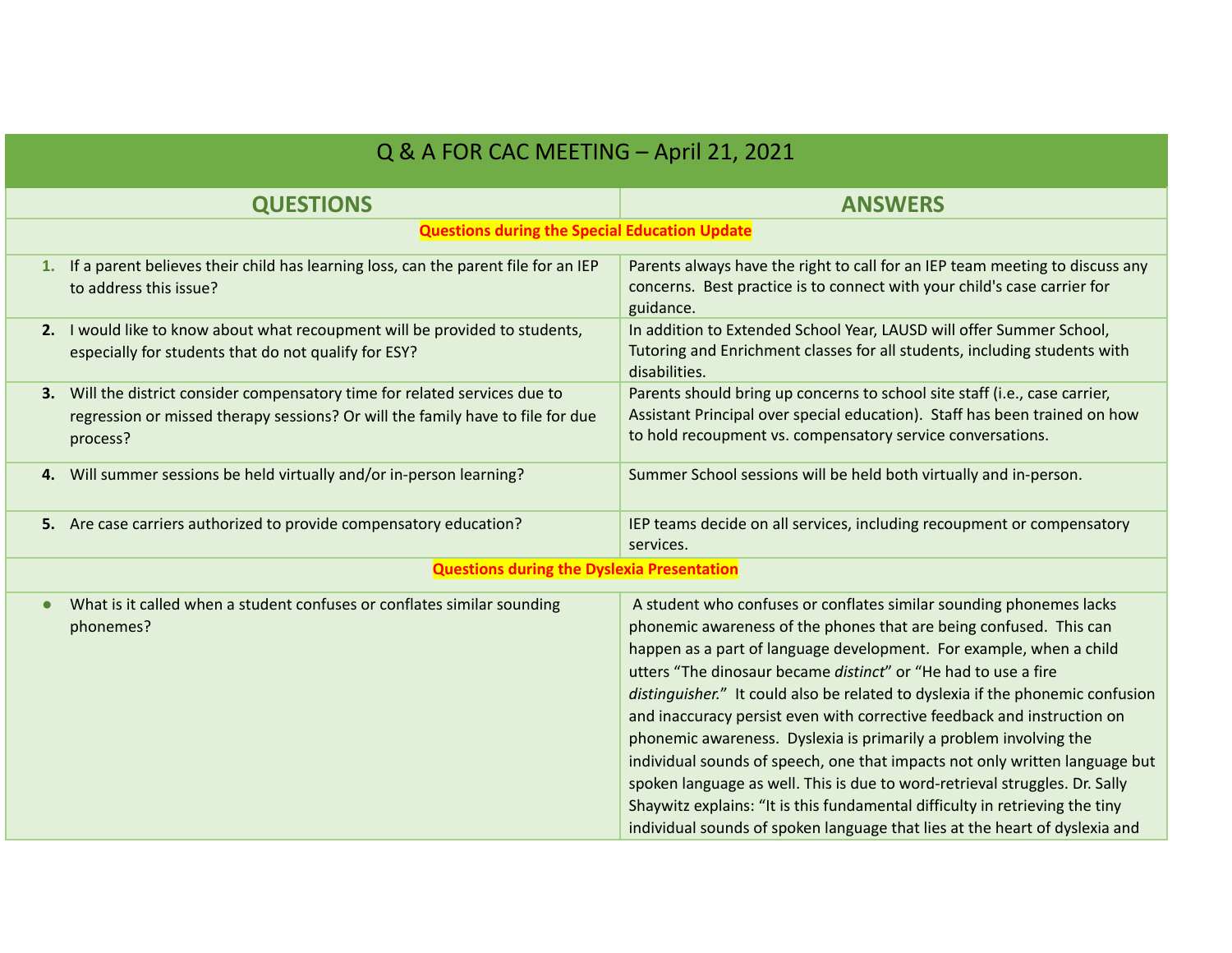|                                                                                                                            | explains the dyslexic's major problem in word retrieval." Thus, instead of the<br>phonemes being crisp and clear, they appear fuzzy and indistinct. As a<br>result, students with dyslexia must search in a storehouse of sounds for the<br>right sequence of sounds to fit the word, a difficult process with unsure<br>results.                                                                                                                                                                                                                                                                                                                                                                                                                                                                                                                                                                                                                                                                                                                                                                                                                         |
|----------------------------------------------------------------------------------------------------------------------------|-----------------------------------------------------------------------------------------------------------------------------------------------------------------------------------------------------------------------------------------------------------------------------------------------------------------------------------------------------------------------------------------------------------------------------------------------------------------------------------------------------------------------------------------------------------------------------------------------------------------------------------------------------------------------------------------------------------------------------------------------------------------------------------------------------------------------------------------------------------------------------------------------------------------------------------------------------------------------------------------------------------------------------------------------------------------------------------------------------------------------------------------------------------|
| What is being done to acknowledge older students who may not have been<br>identified with dyslexia when they were younger? | Secondary teachers are also included in our district-wide professional<br>development on using an Orton-Gillingham approach to support students<br>with dyslexia. Older students who may not have been identified when they<br>were younger can still be identified, and IEP teams are encouraged to<br>request an assessment for dyslexia if the student exhibits characteristics of<br>dyslexia.                                                                                                                                                                                                                                                                                                                                                                                                                                                                                                                                                                                                                                                                                                                                                        |
| What are the actual indicators that help identify dyslexia? What do parents<br>and teachers need to look for?              | The basic deficit in dyslexia is a problem getting to the individual sounds in<br>spoken words. Dyslexia occurs on a continuum and the specific signs of<br>dyslexia, both deficits and strengths, in any one individual will vary<br>according to the age and educational level of that person. According to Sally<br>Shaywitz, "The four-year-old who can't quite learn his letters becomes the<br>six-year-old who can't match sounds to letters and then the<br>fourteen-year-old who dreads reading out loud and finally the<br>twenty-four-year-old who reads excruciatingly slow. The threads persist<br>throughout a person's life." (Shaywitz, 2020). The key is knowing how to<br>recognize indicators at different periods during development. Here are a<br>few indicators listed below. For more detailed information refer to<br>"Overcoming Dyslexia" by Sally Shaywitz, revised edition published in 2020 -<br>pages 142-148.<br>Trouble learning common nursery rhymes such as "Jack and Jill" and<br>$\bullet$<br>"Humpty-Dumpty"<br>Spoken language itself, both delayed language early on and<br>word-retrieval difficulties later on |
|                                                                                                                            | Attaching letters in a word to the sounds they represent<br>Difficulty in learning (remembering) names of letters and numbers                                                                                                                                                                                                                                                                                                                                                                                                                                                                                                                                                                                                                                                                                                                                                                                                                                                                                                                                                                                                                             |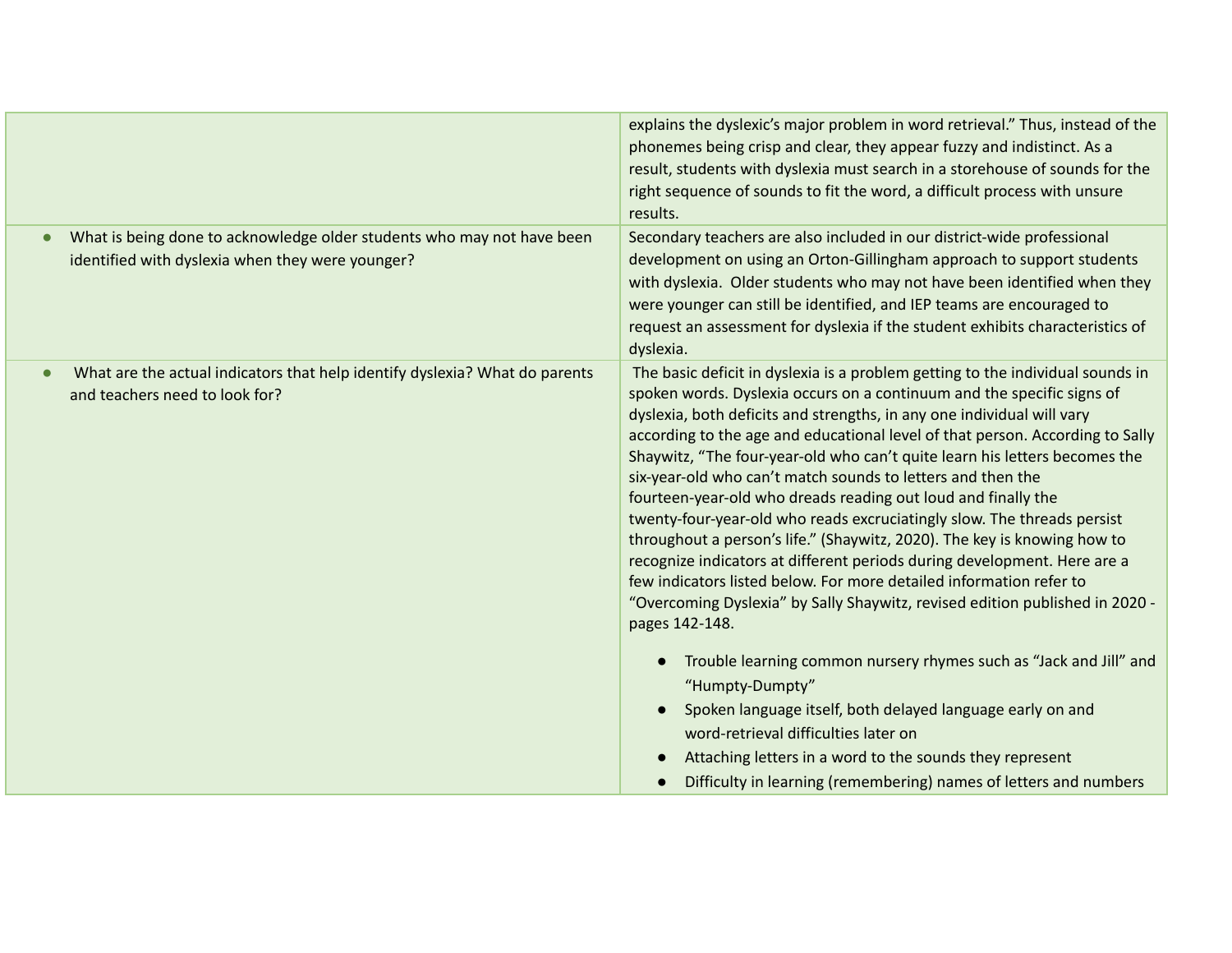|                                                                                                                                                                                                                         | Reading errors that show no connection to the sounds of the<br>letters.<br>Mispronunciation of long, unfamiliar, or complicated words; the<br>fracturing of words - leaving out parts of words or confusing the<br>order of the parts of words; for example, aluminum becomes<br>amulium.<br>Decoding/reading difficulties, impacting both accuracy and fluency<br>Encoding difficulties, that is, transforming sounds into letters,<br>impacting spelling.<br>Learning the sound system of a foreign language. |  |
|-------------------------------------------------------------------------------------------------------------------------------------------------------------------------------------------------------------------------|-----------------------------------------------------------------------------------------------------------------------------------------------------------------------------------------------------------------------------------------------------------------------------------------------------------------------------------------------------------------------------------------------------------------------------------------------------------------------------------------------------------------|--|
| Do we know what will be used to screen students to prevent over or under<br>identification?                                                                                                                             | For SB237, LAUSD will use DIBELS assessments in Kindergarten and First<br>grade to screen students for dyslexia. Specific policy guidance will support<br>schools in ensuring the assessment is used to provide early intervention and<br>prevent the over and under identification of students with dyslexia.                                                                                                                                                                                                  |  |
| Is there a possibility of making IDEC virtual?                                                                                                                                                                          | The possibility of a virtual IDEC is being explored and may be piloted in the<br>2021-2022 school year.                                                                                                                                                                                                                                                                                                                                                                                                         |  |
| If an ASD child has had very low scores on BOY and MOY DIBLES, due to<br>distance learning, what is your recommendation for remediation?                                                                                | Structured, multisensory, explicit intervention is recommended. English is a<br>rules-based language that makes sense when the underlying structure is<br>taught and studied. When a child is taught the structure of the language<br>with a structured multisensory, explicit, and systematic approach, they<br>improve their reading and spelling. Lots of visuals and modeling in the I do,<br>we do, you do method is important.                                                                            |  |
| <b>Questions during The Parent and Community Updates Presentation</b>                                                                                                                                                   |                                                                                                                                                                                                                                                                                                                                                                                                                                                                                                                 |  |
| 1. The CAC is a very important Committee that shares very important<br>information. However, if the meeting is held in the middle of the school<br>day, how are working parents, and interested stakeholders, including | Prior to the pandemic all Community Advisory Committee meetings were<br>held from 10AM-1PM on the third Wednesday of the month. As we<br>initiated distance learning the time changed from 1PM-4PM as most<br>students were learning online during the morning. We understand our<br>families are participating in diverse learning schedules and will discuss with                                                                                                                                             |  |